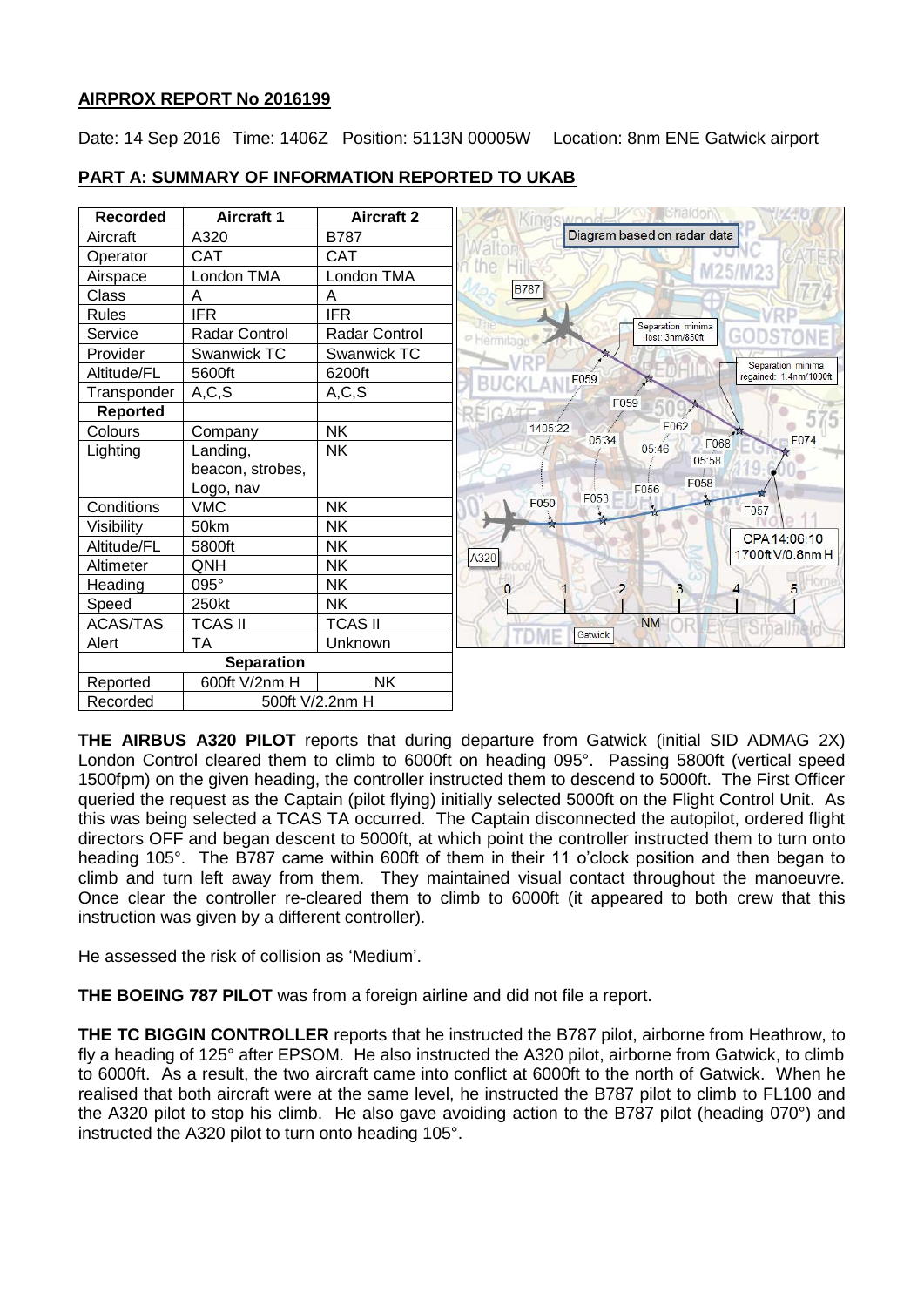# **Factual Background**

The weather at Gatwick was recorded as follows:

EGKK 141350Z 18006KT 130V220 CAVOK 26/15 Q1011=

The relative tracks of the Heathrow DET 2F and Gatwick ADMAG2X SIDs are shown at Figure 1.



Figure 1 – DET 2F & ADMAG SIDs

# **Analysis and Investigation**

# **CAA ATSI**

ATSI had access to reports from the pilot of the A320, the Biggin Sector controller, the area radar recordings and a transcript of the Biggin Sector frequency. ATSI also had access to the unit investigation report. Screenshots in the report are taken from the area radar recording.

An Airprox was reported in Class A airspace between an A320 and a B787 8nm south-west of the Biggin (BIG) Hold. The A320 pilot was on an IFR flight from London Gatwick, in receipt of a Radar Control Service from the London Terminal Control Biggin Sector. The B787 pilot was on an IFR flight from London Heathrow, also in receipt of a Radar Control Service from the Biggin Sector controller.

The B787 was airborne first on a DET 2F Standard Instrument Departure (SID) from Heathrow, climbing to altitude 6000ft. At 1402:02, the Biggin Sector controller instructed the B787 pilot to leave the next waypoint, EPSOM, on a heading of 125°, which was acknowledged by the pilot.

At 1403:21, the A320 pilot reported on frequency, flying the ADMAG 2X SID from Gatwick, climbing to 4000ft which was acknowledged by the controller.

At 1403:40, the B787 pilot reported on heading and level at 6000ft, which was acknowledged by the controller.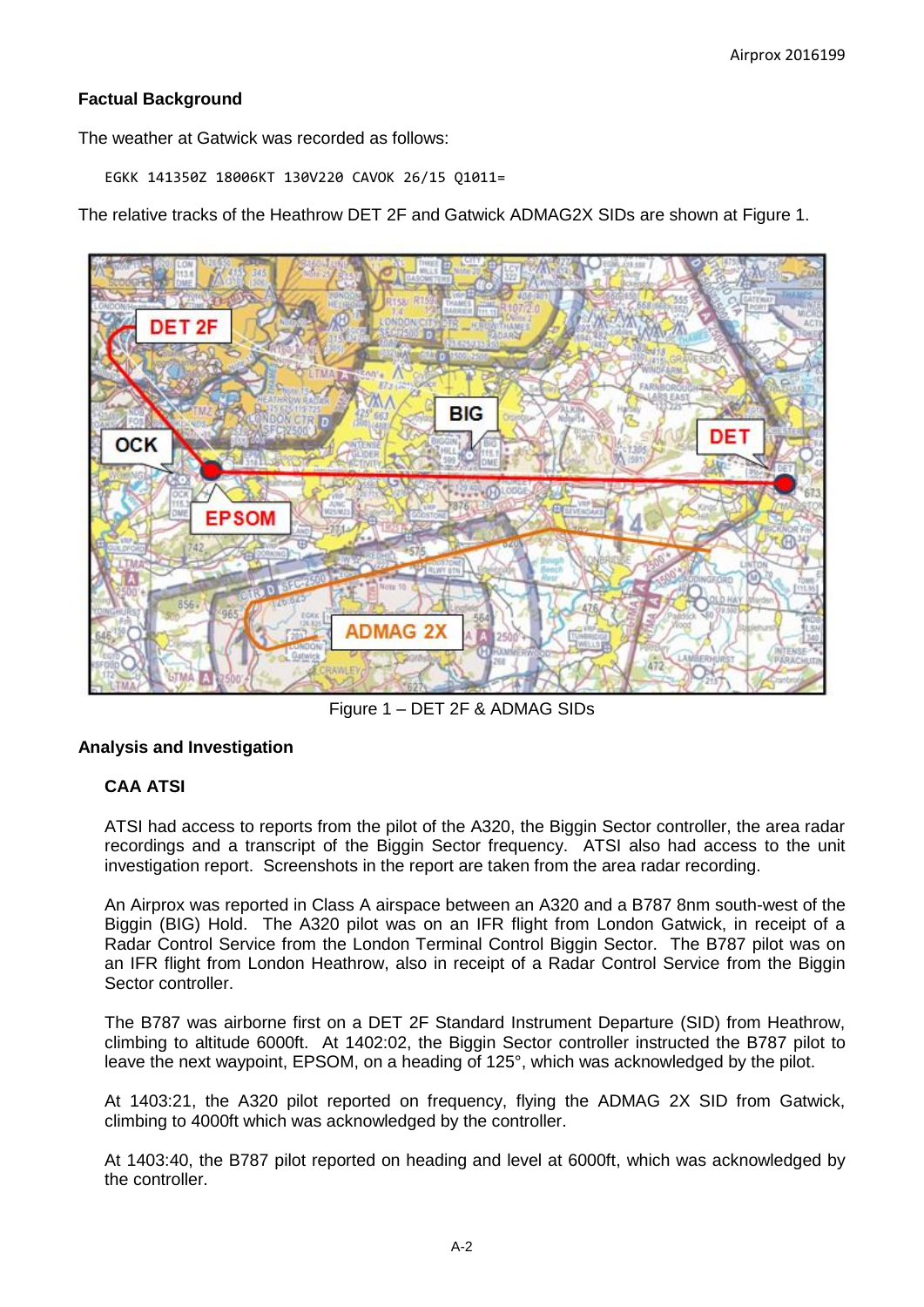At 1404:21, the controller instructed the A320 pilot to climb to 6000ft (Figure 2).



Figure 2 - Swanwick MRT – 1404:21 Figure 3 - Swanwick MRT – 1405:21.



The frequency was busy with almost continuous transmissions from other aircraft until at 1405:12, the B787 pilot was instructed to climb to FL100. However, this call was blocked by the transmission from another pilot and so had to be repeated. At 1405:21 a white Short Term Conflict Alert (STCA) was activated on the controller's radar display (Figure 3).

At 1405:23 the controller instructed the A320 pilot to descend to 5000ft and the controller then issued an avoiding action left turn instruction to the B787 pilot onto a heading of 070° at 1405:29. This instruction was blocked by another pilot's transmission and so was repeated but was again blocked by another transmission and so had to be repeated a third time before being acknowledged by the pilot of the B787 (1405:40).

At 1405:45 the controller instructed the A320 pilot to make an immediate turn to the right onto a heading of 105°, although the instruction did not include the phrase *"avoiding action".* This was acknowledged by the pilot who reported *"level 5800ft"* and *"visual".*



At 1405:49 the STCA, having momentarily disappeared, reactivated with a red alert (Figure 4).

Figure 4 - Swanwick MRT – 1405:49. Figure 5 - Swanwick MRT – 1406:18

The lateral CPA occurred at 1406:18 with the aircraft separated by 0.8nm laterally and 2100ft vertically (Figure 5).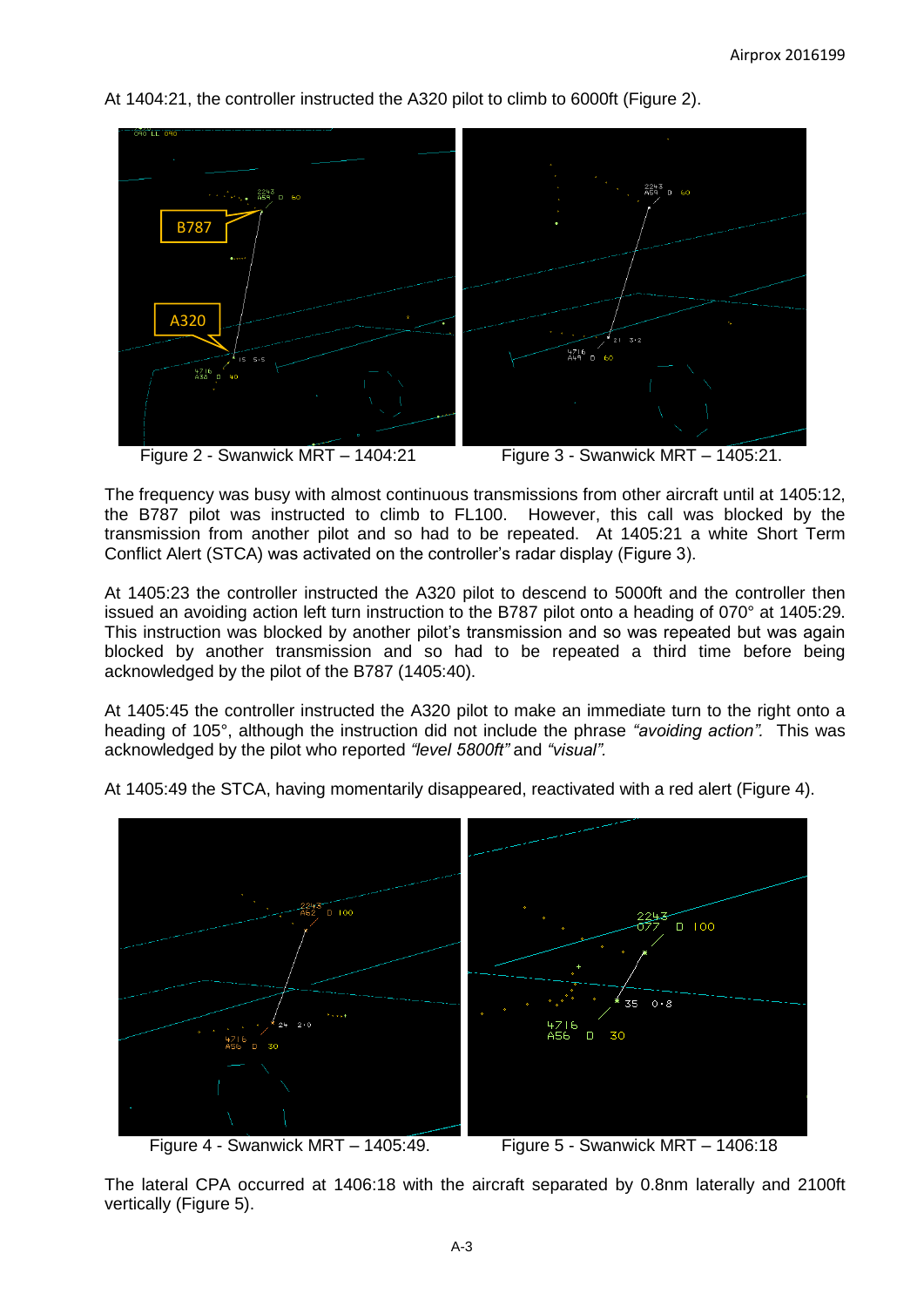The Biggin Sector has responsibility for traffic in and out of the London TMA which is routing to the east and south-east of Heathrow and Gatwick up to FL195. Pilots on these routings departing London airports, including Heathrow and Gatwick, make their first call after departure to this sector. The controller reported that at this time the sector was "moderately busy and complex". ATSI noted that transmissions were virtually continuous during this period, with some pilots apparently not listening out before transmitting. This was evidenced by the number of times the controller had to repeat an instruction during this period.

The B787 pilot was taken off his SID by the controller and placed on a radar heading. This was considered to be common practice, because a continuous climb on this SID is restricted by its proximity to both the Ockham (OCK) and the Biggin (BIG) Holds. To provide further climb and to avoid potential conflictions with inbound traffic later, the heading is allocated after clearing the OCK Hold to take the departure clear to the south of the BIG Hold.

The SIDs being flown by the B787 and the A320 pilots were deemed separated, and although the B787 pilot had been taken off their SID onto a more south-easterly track, standard separation still existed against the A320, because the profile of the SID being flown by the A320 pilot would have provided vertical separation against the B787.

It had been the controller's intention to have the B787 pilot commence further climb first, with the A320 step-climbing beneath, as both aircraft were flight planned out of UK airspace via the same exit-point. The eventual loss of separation was as a direct result of the controller's instruction to the A320 pilot to climb to 6000ft at 1404:21.

At interview, the controller commented that he had intended to climb the A320 pilot only to 5000ft, but said 6000ft without realising his mistake. This was evidenced by the flight progress strip (FPS) which showed climb instructions to "4A", "5A" and "6A", rather than just 4A and 6A. (The FPS did not show any of the avoiding action instructions).

The controller stated that he spotted the confliction and realised his mistake before the STCA had activated and had tried to resolve it by climbing the B787 pilot to FL100. This was delayed slightly by the need for the controller to repeat the instruction due to other pilot transmissions stepping on his own. He then believed that the climb instruction would be insufficient to resolve the conflict and so instructed the A320 pilot to descend back to 5000ft, just as the aircraft was passing that level. The controller then issued an avoiding action turn to the B787 pilot but again had to pass the instruction three times due to other pilot transmissions. Finally, the controller instructed the A320 pilot to make a turn to the right.

At 1405:47, the A320 Selected Flight Level (SFL) indicated 30, suggesting that the aircraft was descending to a level below that which had been instructed by the controller. This gave some cause for concern, as the aircraft's track was taking it towards the Gatwick intermediate and final approach areas, at a level (potentially), that would bring it into conflict with Gatwick inbounds. A further enquiry was made of the aircrew of the A320, who subsequently stated that when they had received the instruction to descend again to 5000ft they had queried it with the controller. From the recording of the R/T it is believed that this enquiry was stepped on by the controller's subsequent avoiding action turn instruction to the B787. The A320 pilot stated that *"whilst this was happening I saw the conflicting aircraft very close to us. I therefore wound the Altitude selector down and I incorrectly set 3000 in the FCU Altitude select window, I just wanted the aircraft to start descending (the Auto Pilot was engaged) and I was then planning to reset the altitude in the FCU window to the instructed 5000".*

The A320 pilot confirmed that they had received a TCAS TA and that they subsequently disconnected the autopilot as they *"believed safety was compromised and manual flight would produce a more prompt response to the situation".*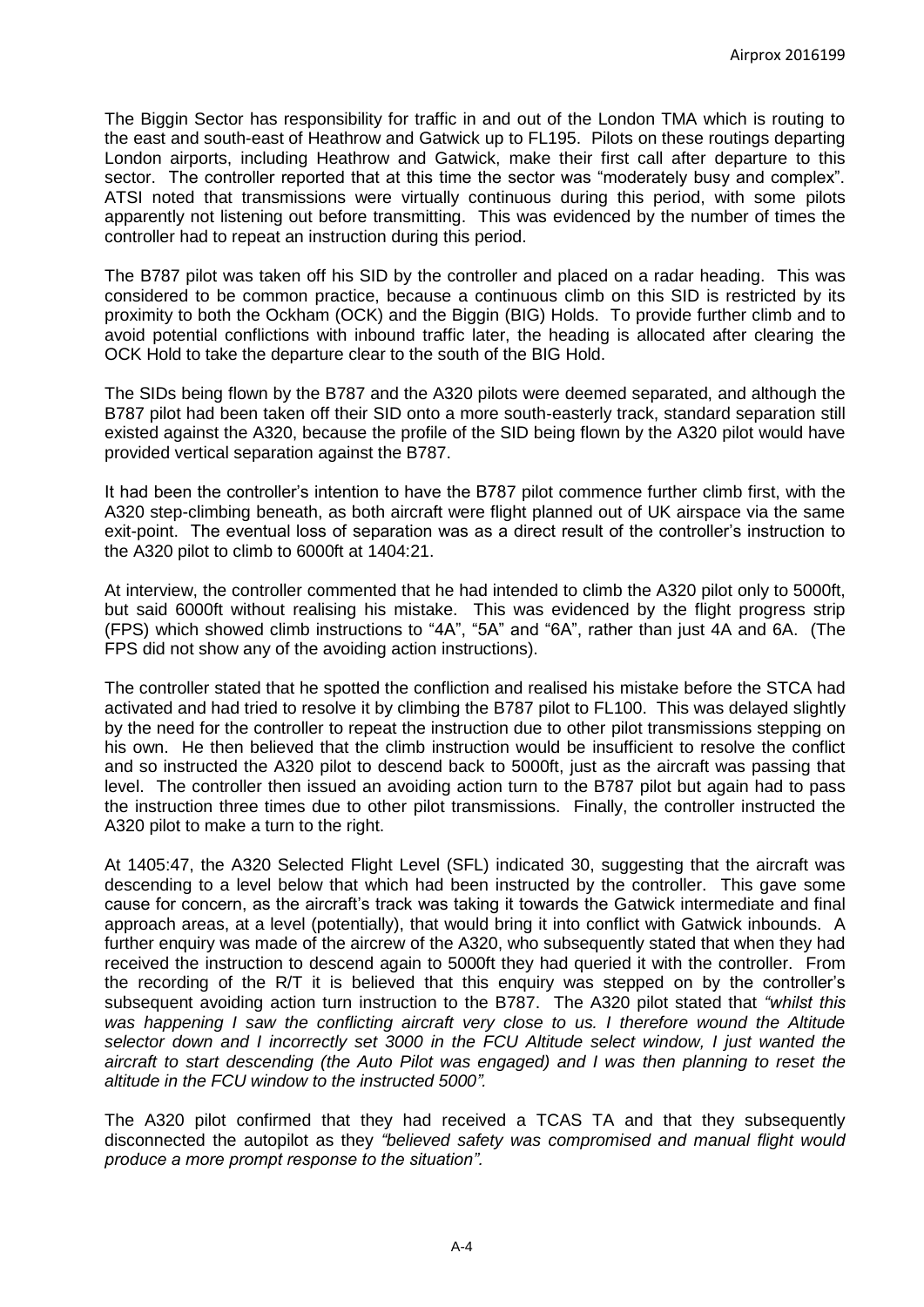Vertical separation reduced to 600ft whilst the aircraft were still 1.8nm apart laterally. At the minimum distance laterally (0.8nm), the aircraft were separated by >2000ft vertically.

The conflict was resolved by the actions of the controller. At the time of the closest lateral distance more than the minimum standard vertical separation had been re-established, with the B787 passing FL077 and the A320, which had climbed as high as 5700ft before being observed in the descent again, passing 5600ft. Although the A320 made a "visual" report, it was not clear if this was in relation to TCAS or visual acquisition outside of the cockpit.

ATSI noted that throughout the incident, and the period immediately following it before the controller was relieved from his position, he remained calm and in control. The phraseology used for the initial avoiding action turn given to the B787 pilot was correct and complete. Efforts to seek an early resolution to the conflict were hampered by the blocking of the controller's transmissions by the same single pilot who was apparently not listening out before transmitting.

#### **UKAB Secretariat**

The A320 and B787 pilots shared an equal responsibility for collision avoidance and not to operate in such proximity to other aircraft as to create a collision hazard<sup>1</sup>. Notwithstanding that, in Class A airspace, ATC were required to separate the aircraft. The minimum slant range between aircraft occurred at 14:06:10 (CPA). Separation minima were lost at about 14:05:24 as the aircraft were within 1000ft as the lateral separation reduced through 3nm. Separation minima were regained at 14:05:58 as the vertical separation increased through 1000ft with a lateral separation of approximately 1.4nm, just less than half the required 3nm.



#### **Summary**

An Airprox was reported when an A320 and a B787 flew into proximity at 1406 on Wednesday 14<sup>th</sup> September 2016. Both pilots were operating under IFR, in receipt of a Radar Control Service from the TC Biggin Sector. A loss of standard separation occurred when the controller mistakenly instructed the A320 pilot to climb to 6000ft instead of the intended 5000ft.

 $\overline{a}$ <sup>1</sup> SERA.3205 Proximity.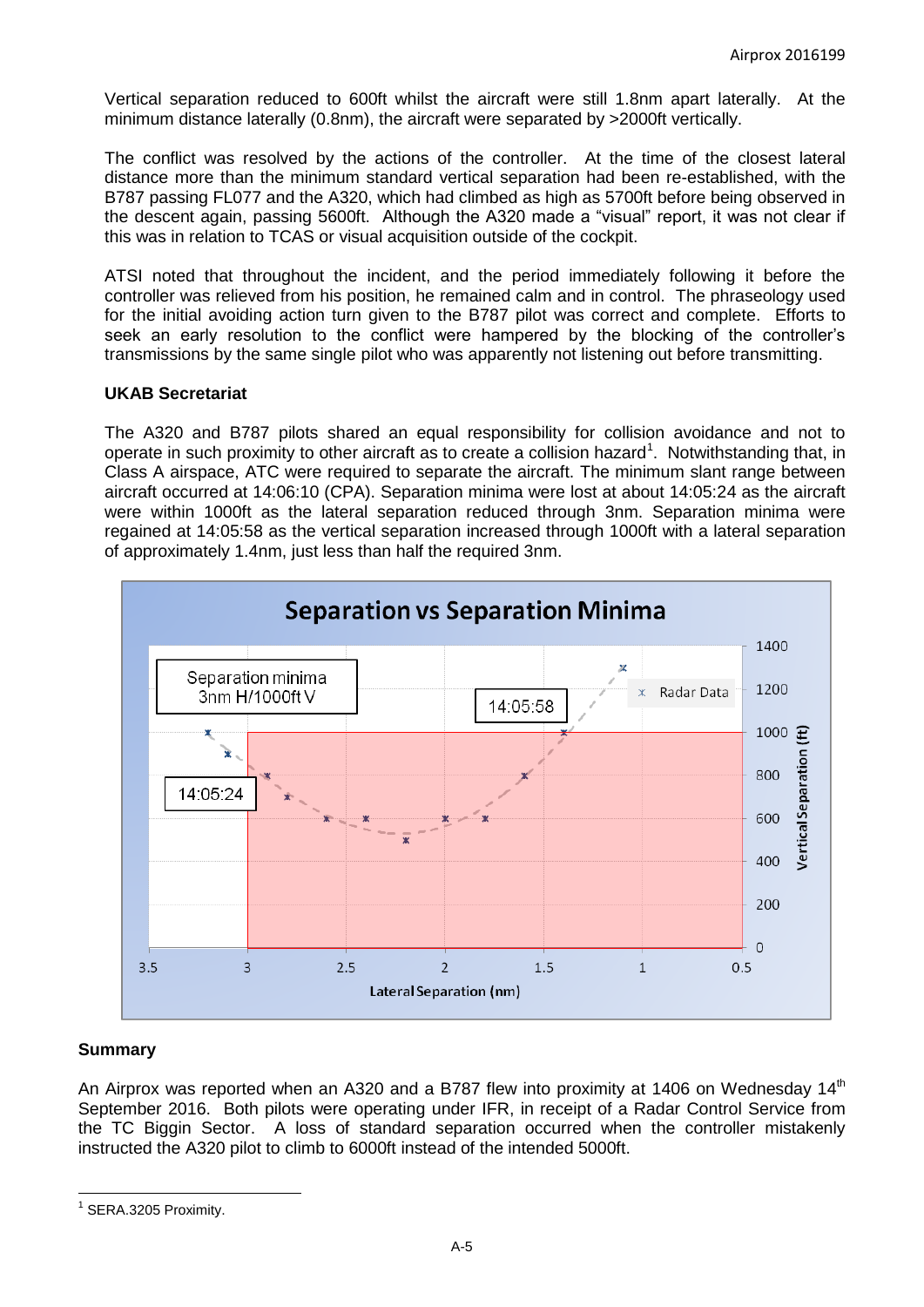#### **PART B: SUMMARY OF THE BOARD'S DISCUSSIONS**

Information available included reports from the A320 pilot, the controller concerned, area radar and RTF recordings and reports from the appropriate ATC and operating authorities.

The Board was disappointed that no report was received from the foreign B787 pilot because this meant that they could not allow for his perception of what had occurred when coming to their conclusions. Notwithstanding, members felt that there was sufficient information available from the other reports with which to come to a conclusion.

The Board noted that both aircraft were under the control of the TC Biggin Sector, the B787 outbound from Heathrow and the A320 from Gatwick. Looking first at the actions of the TC Biggin controller, the Board was advised that the sector had been moderately busy and complex, but not at a level that was particularly out of the ordinary. It was noted that both aircraft were initially on their respective SIDs which ensured separation existed between the two flights. However, the B787 was then instructed to leave the SID routeing and take up a radar heading after passing Epsom. An Airline Pilot member with experience of operating from Heathrow commented that this was a usual occurrence on that route. Civil ATC members explained that it is necessary, in the interests of expediting traffic flow and allowing aircraft to climb as soon as possible, for controllers to take aircraft off their SIDs; because of the restricted airspace, it is the nature of TC sectors for aircraft to be placed on radar headings to allow climb and descent to take place between departing and arriving traffic.

On this occasion, the controller's intention was to maintain vertical separation between the two aircraft because they were routeing to the same exit point from UK airspace. Accordingly, he intended to instruct the A320 pilot to climb to 5000ft, under the B787 at 6000ft. However, inexplicably, he instructed the A320 pilot to climb to 6000ft, annotating the Flight Progress Strip with a climb to 5000ft. Compounding the situation, he did not register that the pilot had correctly read back the clearance to 6000ft instead of the expected 5000ft. This clearance now resulted in the two aircraft being on conflicting flight paths 5.5nm apart. Realising the impending conflict, the controller instructed the B787 pilot to climb to FL100 but this call was blocked by a transmission from another pilot. Shortly afterwards STCA activated and he issued avoiding action instructions to both pilots. However, the message to the B787 had to be repeated three times because each time the same pilot transmitted to block the frequency. The Board opined that this pilot's transmissions had prevented timely conflict resolution and this was considered to be a contributory factor. The Board considered that the controller had taken appropriate action when he had realised the situation; it was just unfortunate that this had been disrupted by his inability to pass the avoiding action information.

The Board noted that the A320 pilot reported that he had been passing 5800ft when the controller unexpectedly instructed him to descend to 5000ft. After selecting 5000ft on the Flight Control Unit, a TCAS TA was received. The pilot then decided to disconnect the autopilot and begin a manual descent. Airline Pilot members agreed that this was a reasonable decision and, although it might appear that the pilot was descending incorrectly in relation to a TCAS TA, he was only carrying out the descent to comply with ATC instructions. It was noted that the Selected Flight Level, displayed on the radar, initially showed FL30 before the pilot had selected manual operation. Airline members explained that on certain flight decks, possibly on this A320, one click on the altitude select knob changes the selection by 1000ft in certain modes and that it was likely that the selection of an altitude below 5000ft was understandable in the pilot's attempt to ensure an expeditious descent on autopilot, provided it was corrected as soon as possible.

The Board then looked at the barriers that were relevant to this Airprox and decided that the following were key contributory factors:

 **Airspace Design and Procedures** was considered to be only **partially effective** because the TC controllers necessarily have to take aircraft off SIDs, which are designed to separate different departures from each other, in order to ensure an expeditious flow of air traffic.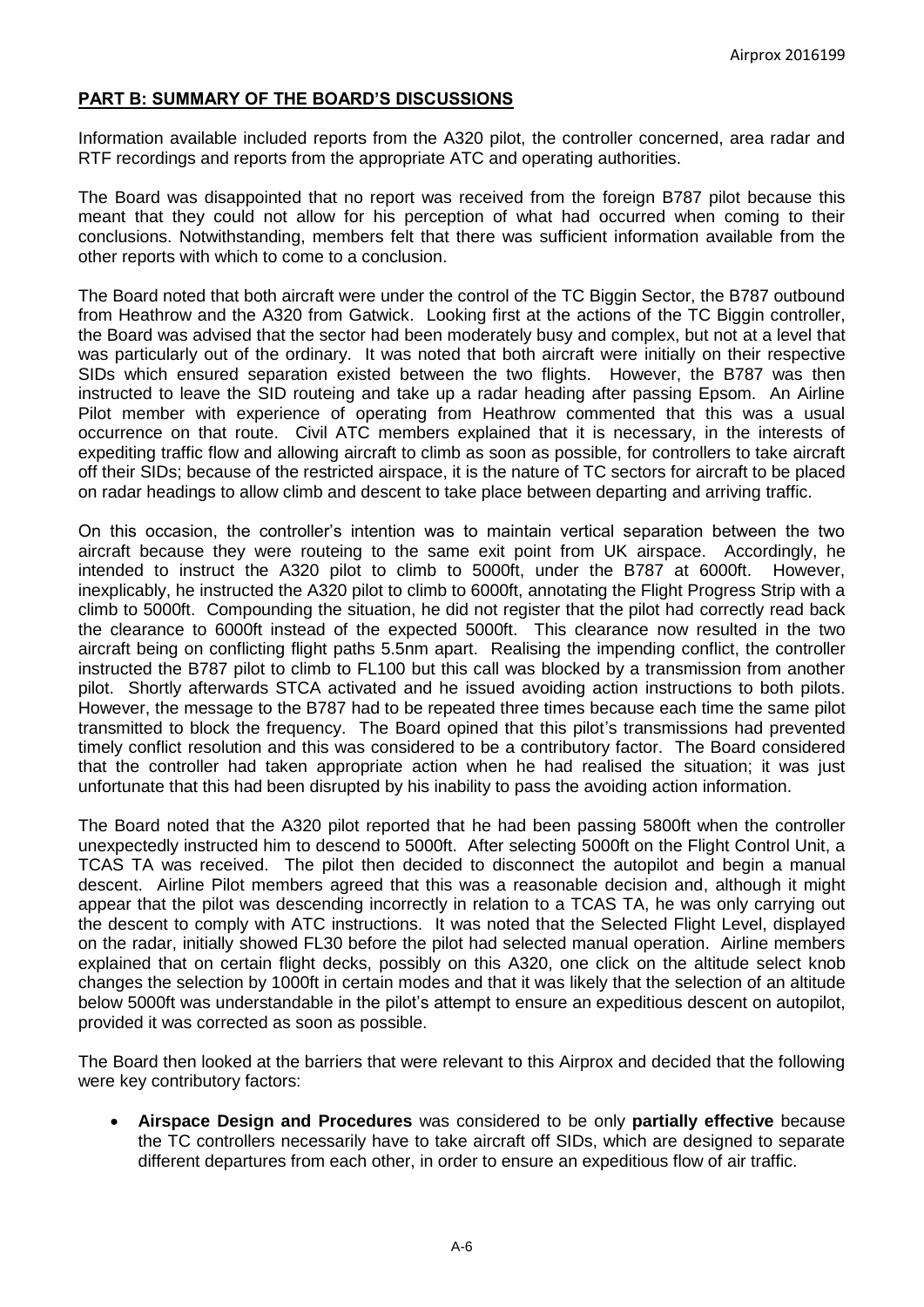**ATS Conflict Detection and Resolution** was only **partially effective** because the controller had not realised that he had climbed the A320 pilot to an incorrect level. Additionally, the frequency was blocked by another pilot, which had prevented timely conflict resolution.

The Board then turned its attention to the cause and risk of the Airprox. It was quickly and unanimously agreed that the Airprox had occurred because the TC Biggin controller had inadvertently climbed the A320 into conflict with the B787. As to the risk, the Board noted that the minimum separation was 5-600ft vertically at 1.8nm horizontally, and that standard separation was only regained vertically at 1.4nm as the aircraft separated above 1000ft; the result being that as the situation was resolved, separation was reduced to just less than 2/3 of the required 1000ft/3nm. Some members thought that the erosion of separation to this extent meant that safety was not assured and had been much reduced below the norm; however, the majority felt that although safety had been degraded, there had been no possibility of a collision because the A320 pilot had been visual with the B787 and had expedited his descent. Noticeably, the A320 pilot had not received a TCAS RA, and this was also a factor in the Board's deliberations on risk. Accordingly, the Airprox was assessed as risk Category C.

# **PART C: ASSESSMENT OF CAUSE AND RISK**

Cause: The Biggin TC controller inadvertently cleared the aircraft into conflict.

Contributory Factor: One pilot's transmissions blocked the Biggin TC controller, preventing timely conflict resolution.

Degree of Risk: C.

Barrier Assessment<sup>2</sup>:

Modern safety management processes employ the concept of safety barriers that prevent contributory factors or human errors from developing into accidents. Based on work by EASA, CAA, MAA and UKAB, the following table depicts the barriers associated with preventing mid-aircollisions. The length of each bar represents the barrier's weighting or importance (out of a total of 100%) for the type of airspace in which the

| Airprox Barrier Assessment:<br>2016199        |              |               | Within Controlled Airspace |  |           |     |     |
|-----------------------------------------------|--------------|---------------|----------------------------|--|-----------|-----|-----|
|                                               | Availability | Functionality | <b>Barrier Weighting</b>   |  |           |     |     |
| Barrier                                       |              |               | 0%<br>5%                   |  | 10%       | 15% | 20% |
| Airspace Design & Procedures                  |              | Ο             |                            |  |           |     |     |
| ATC Strategic Management & Planning           |              |               |                            |  |           |     |     |
| ATC Conflict Detection and Resolution         |              |               |                            |  |           |     |     |
| Ground-Based Safety Nets (STCA)               |              |               |                            |  |           |     |     |
| Flight Crew Pre-Flight Planning               |              |               |                            |  |           |     |     |
| Flight Crew Compliance with ATC Instructions  |              |               |                            |  |           |     |     |
| <b>Flight Crew Situational Awareness</b>      |              |               |                            |  |           |     |     |
| Onboard Warning/Collision Avoidance Equipment |              |               |                            |  |           |     |     |
| See & Avoid                                   |              |               |                            |  |           |     |     |
| Ineffective<br>Unassessed/Inapplicable        |              |               | <b>Partially Effective</b> |  | Effective |     |     |

Airprox occurred (i.e. Controlled Airspace or Uncontrolled Airspace).<sup>3</sup> The colour of each bar represents the Board's assessment of the effectiveness of the associated barrier in this incident (either Fully Effective, Partially Effective, Ineffective, or Unassessable/Absent). The chart thus illustrates which barriers were effective and how important they were in contributing to collision avoidance in this incident.

 2 The UK Airprox Board scheme for assessing the Availability, Functionality and Effectiveness of safety barriers can be found on the [UKAB Website](http://www.airproxboard.org.uk/Learn-more/Airprox-Barrier-Assessment/)

<sup>3</sup> Barrier weighting is subjective and is based on the judgement of a subject matter expert panel of aviators and air traffic controllers who conducted a workshop for the UKAB and CAA on barrier weighting in each designation of airspace.